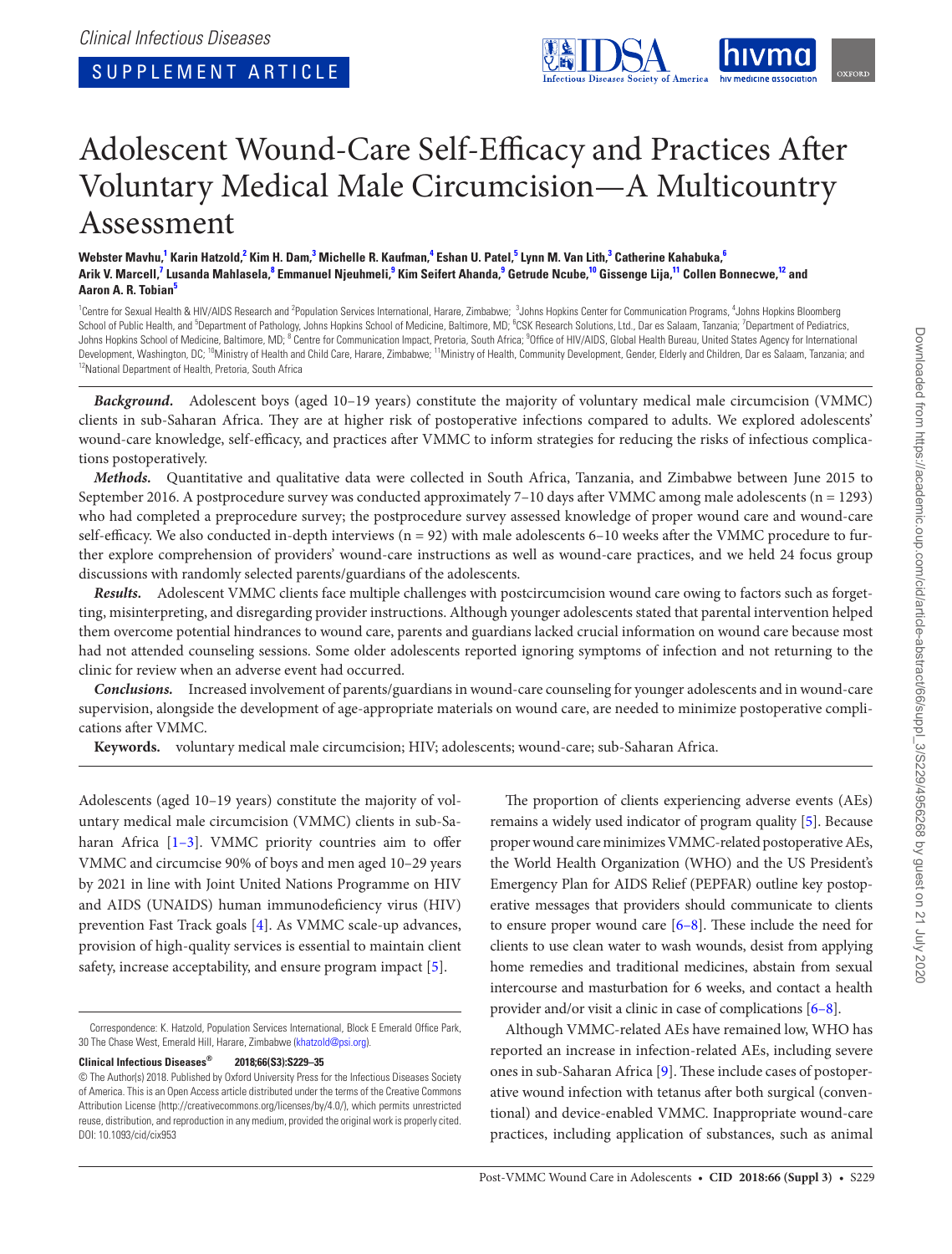dung poultices or herbal remedies that could contain tetanus bacterial spores, contribute to infection [9]. Postoperative wound infection remains the most common postprocedure AE, particularly among adolescents [5, 10–12]. For example, in Zimbabwe, compared with clients aged ≥20 years, those aged 10–14 or 15–19 years were 3.1 and 1.8 times more likely to experience an infection, respectively [5].

WHO has emphasized the need to mitigate post-VMMC infection risk, especially through ensuring proper client wound management [9]. The current study explored adolescents' wound-care knowledge, self-efficacy, and practices after VMMC to inform strategies for reducing the risks of infection complications postoperatively.

# **METHODS**

#### **Study Setting and Design**

Quantitative and qualitative data were collected in South Africa, Tanzania, and Zimbabwe between June 2015 and September 2016. We undertook a quantitative postprocedure survey approximately 7–10 days after VMMC at 14 health facilities (South Africa,  $n = 4$ ; Tanzania,  $n = 4$ ; Zimbabwe,  $n = 6$ ) with adolescent VMMC clients who had completed a preprocedure survey. Study procedures are described in detail elsewhere [13, 14]. Analysis of quantitative data was limited to participants who completed the follow-up survey, at which time we measured adolescents' wound-care self-efficacy and knowledge of proper wound-care practices.

Qualitative in-depth interviews (IDIs), conducted with male adolescents (aged 10–19 years) 6–10 weeks after the VMMC procedure, explored comprehension of providers' wound-care instructions and wound-care practices. Focus group discussions (FGDs), separated by gender, included parents/guardians from communities surrounding the 14 sites whose adolescents had agreed to be circumcised or had been recently circumcised. Structured interviews, IDIs, and FGDs were conducted in Sesotho, isiZulu, or isiSwati in South Africa; KiSwahili in Tanzania; and Shona or Ndebele in Zimbabwe. IDIs and FGDs were audio recorded, transcribed, and translated into English for coding and analysis.

## **Data Analysis**

Descriptive statistics were used to examine characteristics of the study population and responses obtained during the structured quantitative surveys. Qualitative data were analyzed by 2 coders using a 2-step process. All transcripts were first coded independently with predetermined areas of inquiry, and coders developed appropriate categories and subcategories as needed. All transcripts were double coded, with the 2 coders discussing any coding discrepancies until a consensus was met, as described elsewhere [15]. Quantitative and qualitative analyses were performed using STATA SE (version 14; StataCorp) and ATLAS.ti (version 7) software, respectively.

#### S230 • **CID 2018:66 (Suppl 3)** • Mavhu et al

## **Ethical Approval**

Ethical approval was obtained from the Human Sciences Research Council in South Africa, the Tanzania National Institute for Medical Research, the Medical Research Council of Zimbabwe, and the Johns Hopkins Bloomberg School of Public Health Institutional Review Board before data collection. All participants provided informed consent or assent (with parental consent).

## RESULTS

#### **Study Population**

A total of 1293 male adolescents in South Africa ( $n = 299$ ), Tanzania ( $n = 498$ ), and Zimbabwe ( $n = 496$ ) took part in structured interviews approximately 7–10 days after the VMMC procedure. Ninety-two additional adolescents (South Africa,  $n = 36$ ; Tanzania,  $n = 36$ ; Zimbabwe,  $n = 20$ ) were selected for IDIs 6–10 weeks after the VMMC procedure. In addition, 192 female and male parents/guardians participated in 24 FGDs (8 FGDs per country with 6–12 participants per FGD) in South Africa ( $n = 59$ ), Tanzania ( $n = 60$ ), and Zimbabwe ( $n = 73$ ). See Table 1 for sociodemographic characteristics of the adolescents and their parents/guardians.

#### **Knowledge, Recall, and Comprehension of Proper Wound-Care Instructions**

Table 2 shows adolescents' knowledge of proper wound-healing practices 7–10 days after the VMMC procedure. Overall, knowledge was suboptimal, but some adolescents did repeat key postoperative messages outlined in WHO and PEPFAR guidelines [6–8], suggesting that providers had mentioned these during counseling. Frequently cited instructions included the need to abstain from sex (44.6%) and masturbation (24.7%), avoid physical activities (19.5%), refrain from touching the penis (18.8%), change the bandage (17.3%), and go back to the clinic for a checkup (13.6%). The need to desist from applying home/traditional remedies was mentioned by only 5.0%.

When asked to repeat providers' wound-care instructions during IDIs, both younger and older adolescents gave responses that diverged from guidelines. In South Africa and Zimbabwe, one recommendation is to dip the VMMC wound in salt water solution, prepared with a teaspoonful of coarse salt added to 375 mL of clean water, twice a day for a minimum of 15 minutes. Adolescents, however, mentioned varying amounts of salt and water, as well as means of measurement.

They then said, 'Before you wash it [wound] with water, you must pour 3 jugs of water and add 3 teaspoonfuls of salt. Thereafter, you dip in the salty water.' (12-year-old male, Orange Farm, South Africa). Another younger adolescent gave his version. 'She demonstrated to us that you take an empty jar of peanut butter [375 mL], then you put water and add a tablespoonful of salt and then you dip your organ.' (13-year-old male, Mutare, Zimbabwe).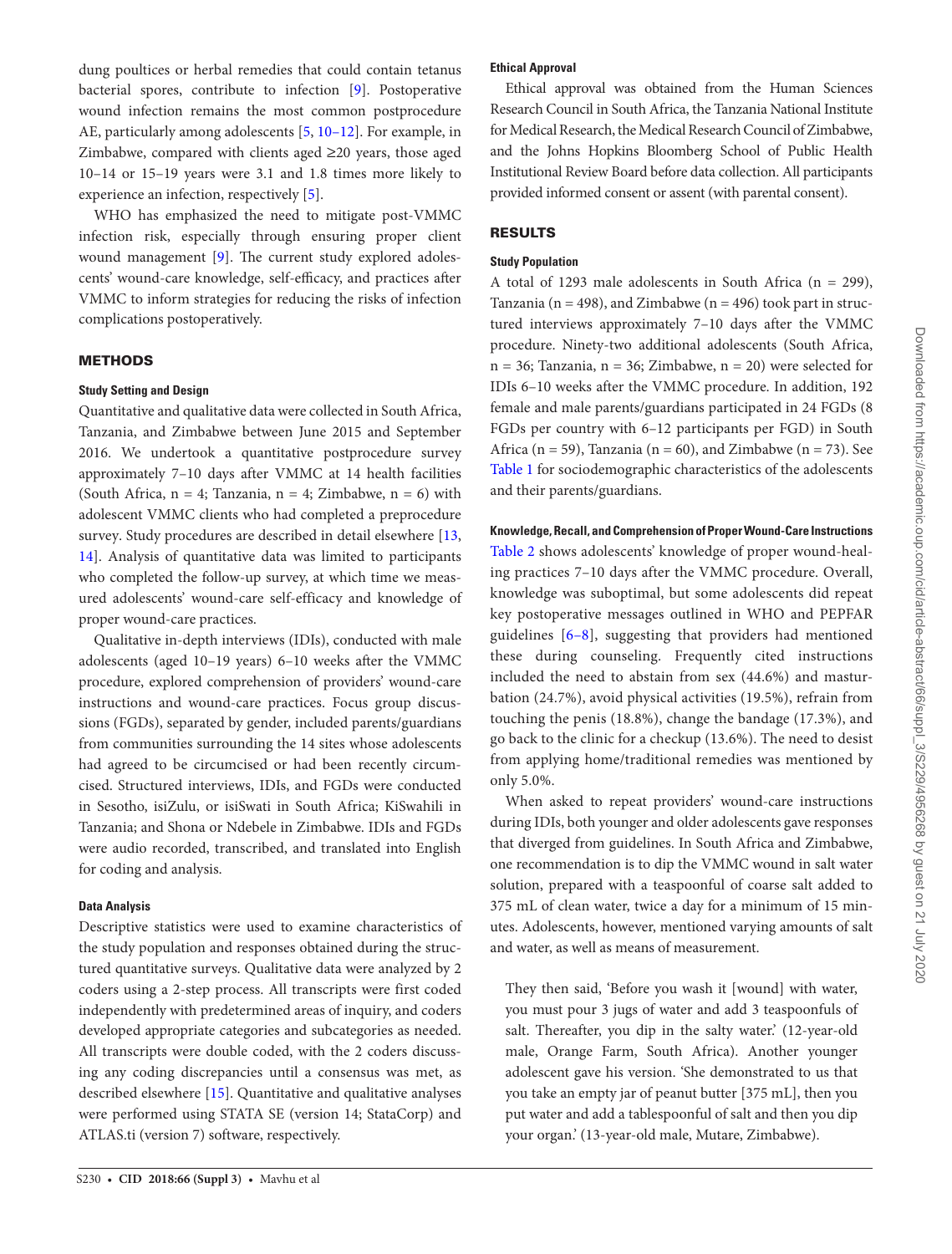## **Table 1. Participant Characteristics by Country**

| Characteristic                                         | Participants, No. (%) <sup>a</sup> |              |            |             |  |
|--------------------------------------------------------|------------------------------------|--------------|------------|-------------|--|
|                                                        | All Countries                      | South Africa | Tanzania   | Zimbabwe    |  |
| <b>Structured quantitative survey</b><br>(adolescents) | $n = 1293$                         | $n = 299$    | $n = 498$  | $n = 496$   |  |
| Age, mean (SD), y                                      | 13.5(3.1)                          | 13.8(3.0)    | 12.0(2.6)  | 14.7(3.0)   |  |
| Age group, y                                           |                                    |              |            |             |  |
| $10 - 14$                                              | 836 (64.7)                         | 187 (62.5)   | 413 (82.9) | 236 (47.6)  |  |
| $15 - 19$                                              | 457 (35.3)                         | 112 (37.5)   | 85 (17.1)  | 260 (52.4)  |  |
| Setting                                                |                                    |              |            |             |  |
| Urban                                                  | 696 (53.8)                         | 107 (35.8)   | 233 (46.8) | 356 (71.8)  |  |
| Periurban                                              | 192 (14.9)                         | 50(16.7)     | 142 (28.5) | 0(0.0)      |  |
| Rural                                                  | 405 (31.3)                         | 142 (47.5)   | 123 (24.7) | 140 (28.2)  |  |
| <b>Qualitative IDIs (adolescents)</b>                  | $n = 92$                           | $n = 36$     | $n = 36$   | $n = 20$    |  |
| Age, mean (SD), y                                      | 14.5(2.9)                          | 13.4(2.3)    | 15.1(3.4)  | 15.5(2.3)   |  |
| Age group, y                                           |                                    |              |            |             |  |
| $10 - 14$                                              | 49 (53.3)                          | 28 (77.8)    | 15(41.7)   | 6(30.0)     |  |
| $15 - 19$                                              | 43 (46.7)                          | 8(22.2)      | 21 (58.3)  | 14(70.0)    |  |
| Setting                                                |                                    |              |            |             |  |
| Urban                                                  | 55 (59.8)                          | 9(25.0)      | 31(86.1)   | 15 (75.0)   |  |
| Periurban                                              | 14(15.2)                           | 9(25.0)      | 5(13.9)    | 0(0.0)      |  |
| Rural                                                  | 23 (25.0)                          | 18 (50.0)    | 0(0.0)     | 5(25.0)     |  |
| Qualitative FGDs (parents/guardians)                   | $n = 192$                          | $n = 59$     | $n = 60$   | $n = 73$    |  |
| Age, mean (SD), y                                      | 39.9 (11.5)                        | 40.5 (10.1)  | 36.1(10.1) | 42.5 (12.8) |  |
| Gender                                                 |                                    |              |            |             |  |
| Female                                                 | 97(50.5)                           | 30(50.8)     | 31(51.7)   | 36 (49.3)   |  |
| Male                                                   | 95 (49.5)                          | 29 (49.2)    | 29 (48.3)  | 37(50.7)    |  |
| Setting                                                |                                    |              |            |             |  |
| Urban                                                  | 89 (46.4)                          | 18 (30.5)    | 16(26.7)   | 55 (75.3)   |  |
| Periurban                                              | 43 (22.4)                          | 13 (22.0)    | 30(50.0)   | (0.0)       |  |
| Rural                                                  | 60 (31.3)                          | 28 (47.5)    | 14 (23.3)  | 18 (24.7)   |  |
| Completed primary education                            |                                    |              |            |             |  |
| No                                                     | 31(16.2)                           | 18 (30.5)    | 5(8.3)     | 8(11.0)     |  |
| Yes                                                    | 161 (83.9)                         | 41 (69.5)    | 55 (91.7)  | 65 (89.0)   |  |

Abbreviations: FGDs, focus group discussions; IDIs, in-depth interviews; SD, standard deviation.

<sup>a</sup>Data represent No. (%) of participants unless otherwise specified.

In Tanzania, where most participants were reportedly instructed to wash the wound with mild soap, a few claimed that providers had told them to use any type of soap.

I used a soft cloth to clean my wound…. I used a soft cloth and soap…. He [provider] did not specify the type of soap. He said we could just use any soap. (18-year-old male, Iringa, Tanzania).

Dissimilar versions of wound-care instructions suggested that adolescents had either received varied information or had not followed recommended procedures.

Although wound-care instructions were articulated during counseling, younger adolescents (aged 10–14 years) failed to recall these when they got home. In the absence of written materials, some parents/guardians who had not participated in counseling sessions described having to phone or visit VMMC sites to obtain proper wound-care instructions.

He did not do well on the issue of "minutes"…. He would only dip [in salt water solution] for some "seconds." What then happened is that I went with him on the date of the review that was written on the card. They then explained that it was 15 minutes not 15 seconds…. It was evident he was not healing well. (FGD male parents, Harare, Zimbabwe).

IDIs with adolescents revealed that misrepresenting the instruction about dipping the penis in salt water to parents/ guardians was sometimes an intentional attempt to shorten or circumvent the wound-care process. Their accounts suggested that they considered the process frightening, painful, and burdensome.

It [dipping] was quite scary…. At first, I hesitated, so I did so bit by bit and finally dipped the whole of it [penis]…. I had to do it for 15 to 20 minutes, but the first 5 minutes were very painful…. (13-year-old male, Mutare, Zimbabwe).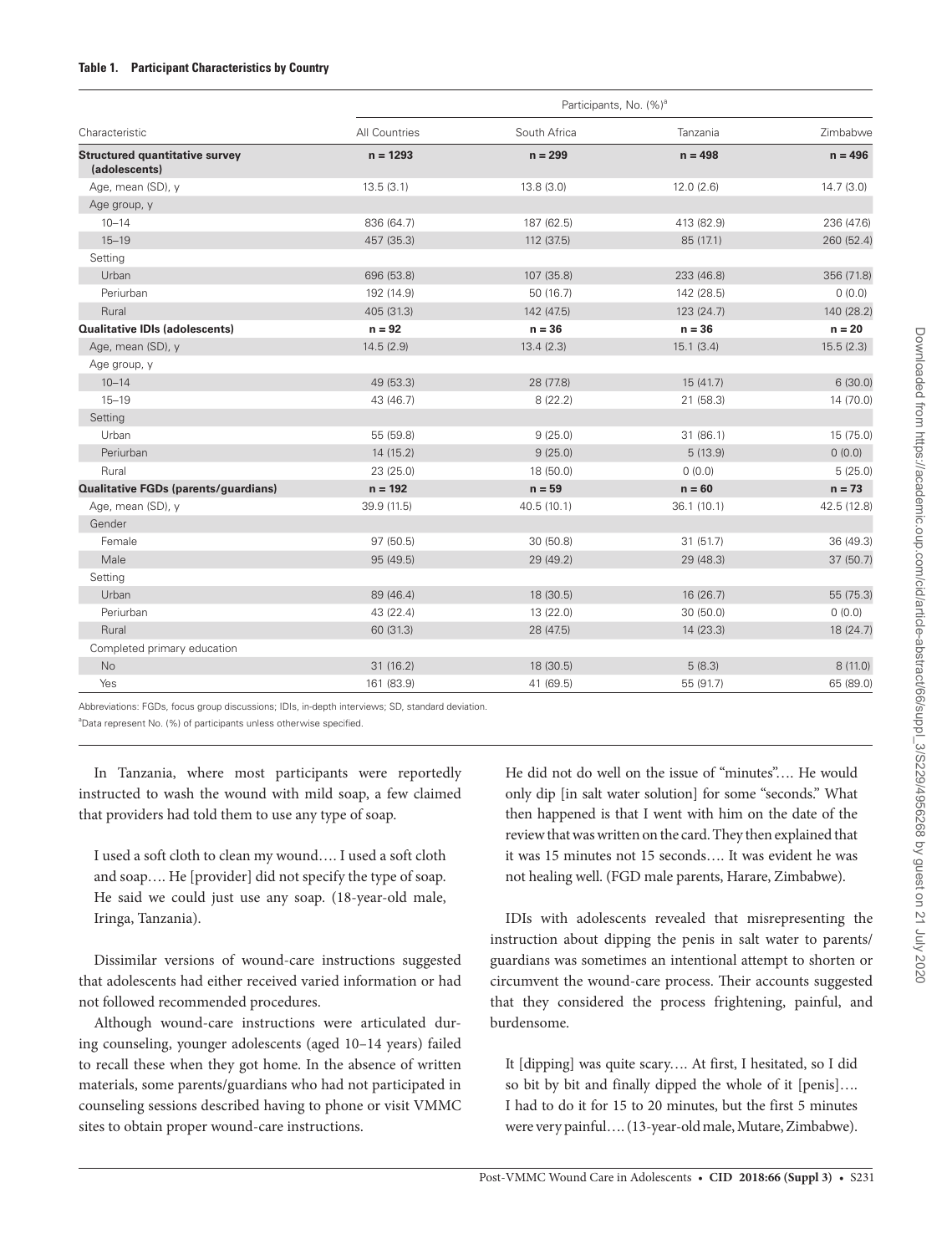#### **Table 2. Knowledge of Proper Wound-Care Practices Among Adolescents Surveyed Approximately 7–10 Days After VMMC Procedure**

|                                                | Adolescents, No. (%) |                         |                         |  |
|------------------------------------------------|----------------------|-------------------------|-------------------------|--|
| Practice to Ensure Proper Healing <sup>a</sup> | All Ages (n = 1293)  | Age $10-14$ y (n = 836) | Age $15-19$ y (n = 457) |  |
| Do not have sex                                | 577 (44.6)           | 242 (28.9)              | 335(73.3)               |  |
| Do not masturbate                              | 319(24.7)            | 100(12.0)               | 219 (47.9)              |  |
| Avoid physical activities                      | 252 (19.5)           | 206 (24.6)              | 46(10.1)                |  |
| Do not touch penis                             | 243 (18.8)           | 192 (23.0)              | 51(11.2)                |  |
| Change the bandage                             | 224 (17.3)           | 159 (19.0)              | 65 (14.2)               |  |
| Go back to the clinic for checkup              | 176 (13.6)           | 121(14.5)               | 55 (12.0)               |  |
| Do not wash genital area with soap             | 141 (10.9)           | 107 (12.8)              | 34(7.4)                 |  |
| Soak penis in salt water                       | 83 (6.4)             | 60(7.2)                 | 23(5.0)                 |  |
| Practice good hygiene                          | 72(5.6)              | 43(5.1)                 | 29(6.3)                 |  |
| Do not apply home/folk remedies or agents      | 67(5.2)              | 43(5.1)                 | 24(5.3)                 |  |
| Avoid hot temperatures                         | 51(3.9)              | 42(5.0)                 | 9(2.0)                  |  |
| Follow the instructions                        | 43(3.3)              | 29(3.5)                 | 14(3.1)                 |  |
| Keep penis facing upright                      | 27(2.1)              | 14(1.7)                 | 13(2.8)                 |  |
| Take oral medications                          | 27(2.1)              | 22(2.6)                 | 5(1.1)                  |  |
| Wash the penis with soap                       | 22(1.7)              | 10(1.2)                 | 12(2.6)                 |  |
| Wear clean pants and underwear                 | 17(1.3)              | 9(1.1)                  | 8(1.8)                  |  |
| Other                                          | 70(5.4)              | 50(6.0)                 | 20(4.4)                 |  |
| Don't know                                     | 40(3.1)              | 37(4.4)                 | 3(0.7)                  |  |

Abbreviation: VMMC, voluntary medical male circumcision.

<sup>a</sup>Open responses to the question "What should a male do right after he is circumcised to ensure proper healing?" Adolescents could provide multiple (unprompted) responses.

Because of concerns that their adolescent sons would either fail to recall or intentionally misrepresent wound-care instructions, parents/guardians in all countries expressed a desire to be present during either preoperative or postoperative counseling.

I would like my child to be counseled together with me because he is still young. He could forget some of the things, and I will be able to remind him about what the doctor said if he goes contrary to the doctor's instructions. (FGD female parents, Iringa, Tanzania).

Older adolescents (aged 15–19 years) believed that the presence of parents/guardians during their counseling session(s) would hinder their ability to freely ask questions, but younger adolescents generally did not mind parents/guardians being present.

## **Wound-Care Self-Efficacy and Parental Intervention**

Quantitative data suggested that across all countries and age groups, most adolescents felt very confident they could take care of their wound until it completely healed (81.0% of 10–14-year-olds and 89.9% of 15-19-year-olds) (Table 3). However, IDIs suggested that without parental/guardian assistance, both younger and older adolescents were likely to encounter multiple challenges.

The one who helped me take care of the wound was my uncle who accompanied me to the facility…. He washed it…. It was helpful because if it was just me washing the wound, I could have done it ineffectively fearing that I would hurt myself. But for him, he did it effectively. (13-year-old male, Njombe, Tanzania).

A younger adolescent described how an older brother's support had greatly helped him.

He helped me wash the wound at the beginning because I could not wash it properly and blood would clot on it. So he would help me wash it and remove the blood…. The other boys I had gone with told me their wounds were not yet healed when mine was already healed. So I realized that if my brother had not helped me, I was not going to even wash it properly. (12-year-old male, Orange Farm, South Africa).

Older adolescents also acknowledged that parental/guardian intervention helped them overcome potential hindrances to wound care, such as procrastination and/or hesitation.

They would assist me and would ask if I had dipped and so on…. Both my mum and dad…. It helped me because when it is just you, at times you just procrastinate when it is time to dip. Also, you will be like, 'Eish, it is that time again.' (16-year-old male, Harare, Zimbabwe).

Parents/guardians sometimes had to solicit external support when an adolescent could not be restrained.

He hesitated to dip in salty water. As a result, his penis did not heal quickly. We ended up being involved as neighbors. We would actually threaten him with a rod. Once he got into the bathroom, we would ensure that he had dipped in salt [salty water]. But he was a 14-year-old boy. (FGD female parents, Mt Darwin, Zimbabwe).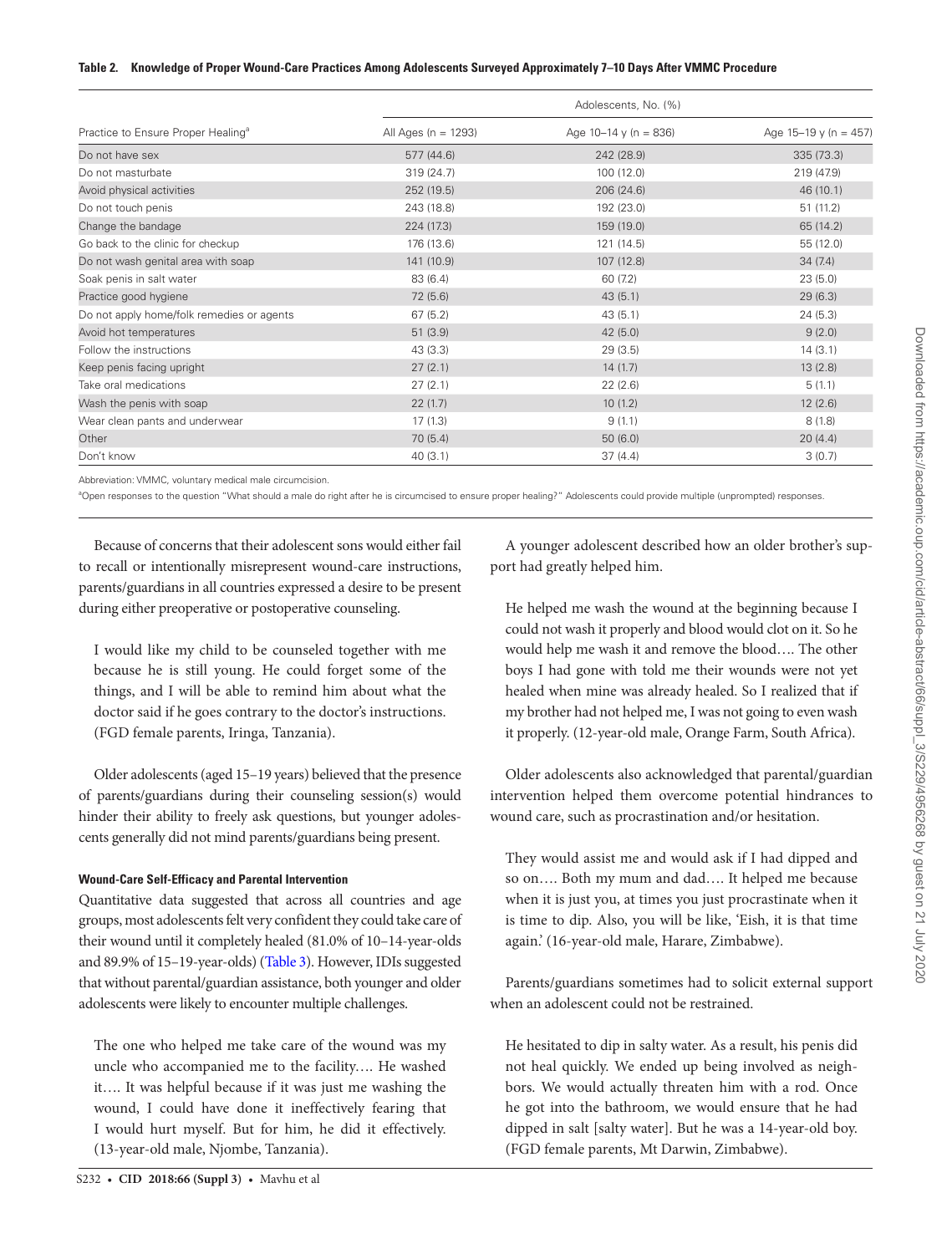|                                                                             | Adolescents, No. (%) <sup>a</sup> |             |            |  |
|-----------------------------------------------------------------------------|-----------------------------------|-------------|------------|--|
| Confidence                                                                  | All Ages                          | Age 10-14 y | Age 15-19  |  |
| Taking care of wound <sup>b</sup>                                           | $N = 1287$                        | $n = 830$   | $n = 457$  |  |
| Not at all confident                                                        | 28 (2.2)                          | 18(2.2)     | 10(2.2)    |  |
| Not very confident                                                          | 49 (3.8)                          | 43(5.2)     | 6(1.3)     |  |
| Somewhat confident                                                          | 127 (9.9)                         | 97(11.7)    | 30(6.6)    |  |
| Very confident                                                              | 1083 (84.2)                       | 672 (81.0)  | 411 (89.9) |  |
| Refraining from masturbating/doing self-sex <sup>c</sup>                    | $N = 1283$                        | $n = 826$   | $n = 457$  |  |
| Not at all confident                                                        | 15(1.2)                           | 11(1.3)     | 4(0.9)     |  |
| Not very confident                                                          | 19(1.5)                           | 16(1.9)     | 3(0.7)     |  |
| Somewhat confident                                                          | 38(3.0)                           | 23(2.8)     | 15(3.3)    |  |
| Very confident                                                              | 478 (37.3)                        | 184 (22.3)  | 294 (64.3) |  |
| Does not masturbate                                                         | 733 (57.1)                        | 592 (71.7)  | 141 (30.9) |  |
| Refraining from sex for 6 wk after circumcision <sup>d</sup>                | $N = 1288$                        | $n = 832$   | $n = 456$  |  |
| Not at all confident                                                        | 7(0.5)                            | 5(0.6)      | 2(0.4)     |  |
| Not very confident                                                          | 16(1.2)                           | 8(1,0)      | 8(1.8)     |  |
| Somewhat confident                                                          | 58 (4.5)                          | 26(3.1)     | 32(7.0)    |  |
| Very confident                                                              | 481 (37.3)                        | 157 (18.9)  | 324 (71.1) |  |
| Not sexually active                                                         | 726 (56.4)                        | 636 (76.4)  | 90(19.7)   |  |
| Refraining from sex for 6 wk even if partner wants to have sex <sup>e</sup> | $N = 561$                         | $n = 195$   | $n = 366$  |  |
| Not at all confident                                                        | 16(2.8)                           | 10(5.1)     | 6(1.6)     |  |
| Not very confident                                                          | 19(3.4)                           | 7(3.6)      | 12(3.3)    |  |
| Somewhat confident                                                          | 56 (10.0)                         | 27 (13.9)   | 29(7.9)    |  |
| Very confident                                                              | 470 (83.8)                        | 151 (77.4)  | 319 (87.2) |  |

Abbreviation: VMMC, voluntary medical male circumcision.

<sup>a</sup>Analyses are among all available data for each item.

bSurvey question: How confident are you that you can manage taking care of your wound for the next 6 weeks until it completely heals?

c Survey question: How confident are you that you can refrain from masturbating/doing self-sex for the 6 weeks after your circumcision? ("Although the response item 'does not masturbate' was not read by the interviewer, many of the boys stated they did not perform this activity.")

dSurvey question: How confident are you that you can refrain from sex for the 6 weeks after your circumcision? ("Although the response item 'not sexually active' was not read by the interviewer, many of the adolescents stated they did not perform this activity.")

<sup>e</sup>Survey question: How confident are you that you can refrain from sex for the 6 weeks after your circumcision even if your partner wants to have sex with you? Interviewers excluded adolescents who reported they were not sexually active in response to the prior question, and another 10–14-year-old participant had missing data for this question.

Non–family members were therefore sometimes involved in ensuring compliance with wound-care instructions. Overall, it was suggested that despite initial confidence in self-care, most adolescents required outside assistance to help mitigate challenges and risks associated with wound care.

## **Self-Management of Complications and Unsafe Practices**

Parents/guardians and adolescents reported behaviors that went against recommendations, such as adolescents exposing their fresh wounds to prove to others they had been circumcised or ignoring symptoms of infection and not returning to the clinic for review when an AE had occurred.

Ah, one will be saying his organ [penis] has grown bigger…. Three of my friends, they will be showing me how different it [penis] has become. We will be showing each other…. One will say, 'Look at the head [glans] and how it is now.' (16-year-old male, Mt Darwin, Zimbabwe).

A parent described what she observed:

You would see them showing the others at the bus stop. I don't know if it was stitches [sutures], because I saw it in passing… It was very scary the way they were showing each other after coming back from the clinic. (FGD female parents, KwaMashu, South Africa).

Despite strong advice to consult a provider in the case of postprocedure complications, adolescents' accounts insinuated that some had opted to manage these on their own.

When it [wound] formed pus, I drained it…. The next day, I also drained it. That is when it was about to heal, when I removed the stitches…. I removed them on my own. (16-year-old male, Iringa, Tanzania).

Another older adolescent reported avoiding clinical care despite bleeding, swelling, and pain—all of which could be considered either moderate or severe post-VMMC AEs: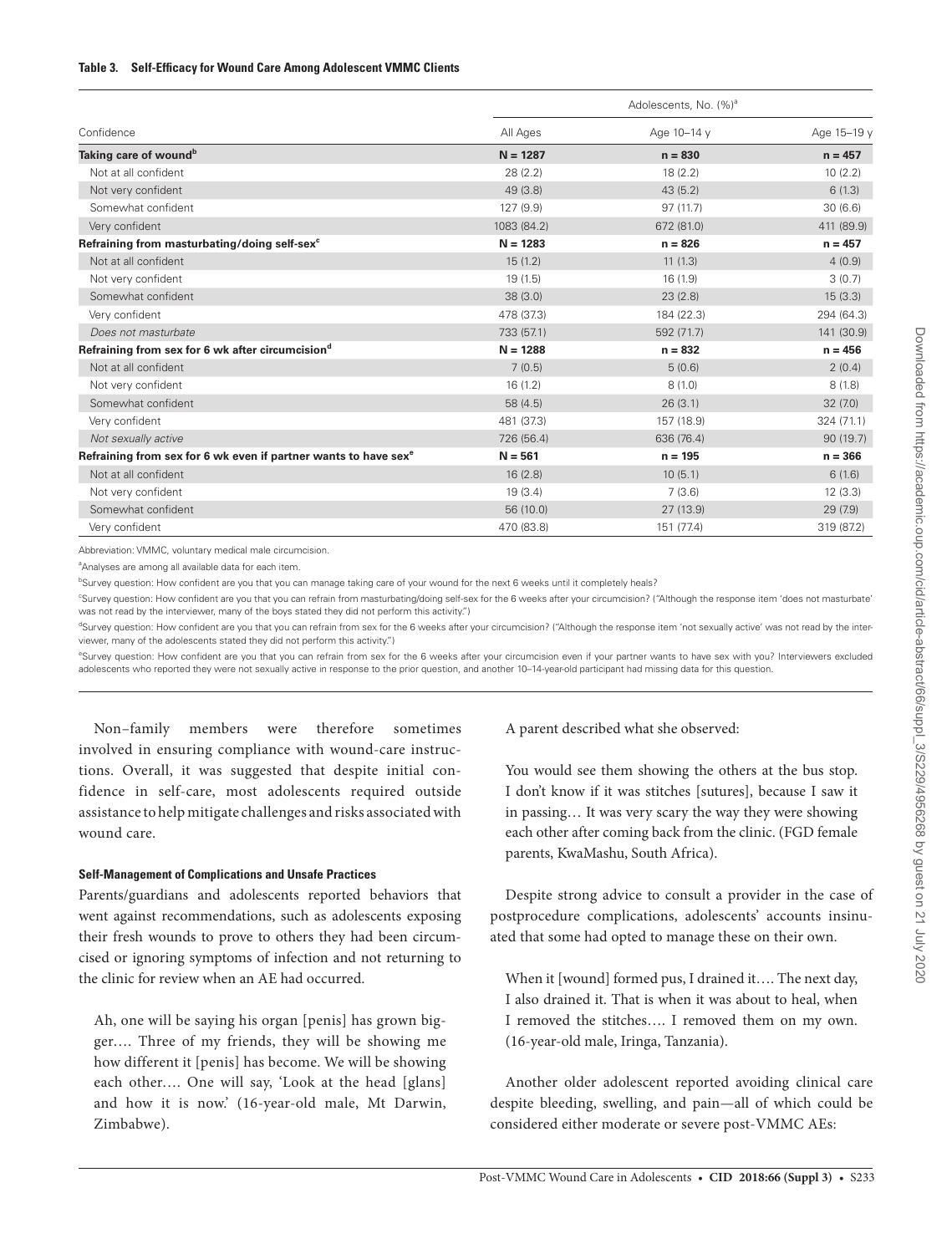The stitches separated and I started bleeding. I went back home and wrapped the wound. My penis then got swollen and I felt pain. I then decided to pull the stitches that I could see…. I was very scared [of going to facility]. I knew they would stitch [suture] me again. (16-year-old male, Mbeya, Tanzania).

For some adolescents, self-management of complications was a strategy to avoid repeating what they believed were painful VMMC procedures.

## **Disregarding/Substituting Provider Wound-Care Instructions**

Although providers were reported to have emphasized the need to desist from applying substances to wounds, IDIs suggested that some adolescents had disregarded this caution. These adolescents described having applied substances to either ease pain or "disinfect" the wound.

The counselors told me that I was not supposed to wet the wound…. One day as I was urinating, urine passed by the wound and then I put powder [talcum] on it…. Putting powder on the wound honestly helped because I didn't have any problem with my wound. (19-year-old male, Mbeya, Tanzania).

In other instances, adolescents adopted peer-recommended instructions. An 18-year-old man who had been circumcised using a device reported disregarding the instruction to wash his wound with only soap and adopting what had been recommended to a surgically circumcised peer.

There is this guy who was circumcised here at the hospital, and he was instructed that when he washed, he must wash his penis with salt added to warm water and dip the penis for 15 minutes. I also did that because I was rushing to heal quickly. So I liked to do that when I was going to sleep…. I saw that it worked a lot…. I saw that it worked and it [wound] became cleaner than when you washed with just soap. (18-year-old male, Ermelo, South Africa).

Parents/guardians who had neither attended counseling sessions nor received written wound-care instructions sometimes substituted recommendations. A young adolescent described how his mother had recommended an alternative instruction.

I constantly washed it [wound] with salted water. I told my mother about it. She told me to use sea water instead. (11-year-old male, Umkhanyakude, South Africa).

During FGDs, parents/guardians mentioned that such alternative instructions were often due to past experiences of caring for other wound types (eg, caesarean delivery related).

Instead of putting half a tablespoonful of salt, the mother will say, 'No! I once had a surgical operation and I would use my palm to measure the salt. You are doing the wrong thing.' (FGD male parents, Bulawayo, Zimbabwe).

In all countries, FGDs highlighted a lack of knowledge surrounding proper wound care among parents/guardians.

# **DISCUSSION**

This study reveals important residual gaps in knowledge regarding proper wound-care procedures among adolescent VMMC clients. This was evident through suboptimal knowledge of proper wound care, poor recall of instructions, and reports of incorrect practices. Previously, Kaufman et al reported that younger adolescents had difficulties recalling HIV prevention and health information messages in the context of VMMC [15]. Our findings buttress growing calls to tailor the VMMC service package to the age and information needs of adolescents [1, 5, 15–17]. Innovative and age-appropriate counseling strategies and materials for wound care, especially for younger adolescents, need to be developed and tested.

Given that clients are often reluctant to read instructions [18], one promising approach might be using demonstration videos to help adolescents better comprehend and follow proper woundcare instructions. Furthermore, training for providers in ways to build rapport could alleviate clients' reluctance to return to the VMMC site for review if complications or AEs requiring clinical management arise. Programs could also consider replacing wound-care requirements considered painful (eg, dipping the penis in a salt water solution) with ones that seem less painful (eg, washing the penis with mild soap). This may be particularly advisable given that fear of pain (including postoperative pain) is a well-recognized barrier to VMMC uptake [14, 19, 20].

Increased parental engagement throughout the adolescent VMMC experience would likely enhance proper wound care [5, 21]. In this study, both adolescents and parents/guardians highlighted several benefits of parental involvement in adolescents' wound care, including verifying instructions and ensuring adherence. Involving parents/guardians in postoperative counseling sessions, thereby equipping them with knowledge for proper wound-care supervision, would assist them in effectively supporting adolescent adherence to wound-care instructions. However, a key consideration will be how to involve parents/ guardians without tempering open discussions around sexuality, especially because older adolescents expressed reservations about parents being present during counseling.

Because non–family members are often involved in wound management, sometimes covertly, interventions to enhance wound care should be designed for both individuals and the community at large. Such interventions would give clear instructions on wound care and genital hygiene, emphasize the benefits of prophylactic tetanus vaccination, and underscore